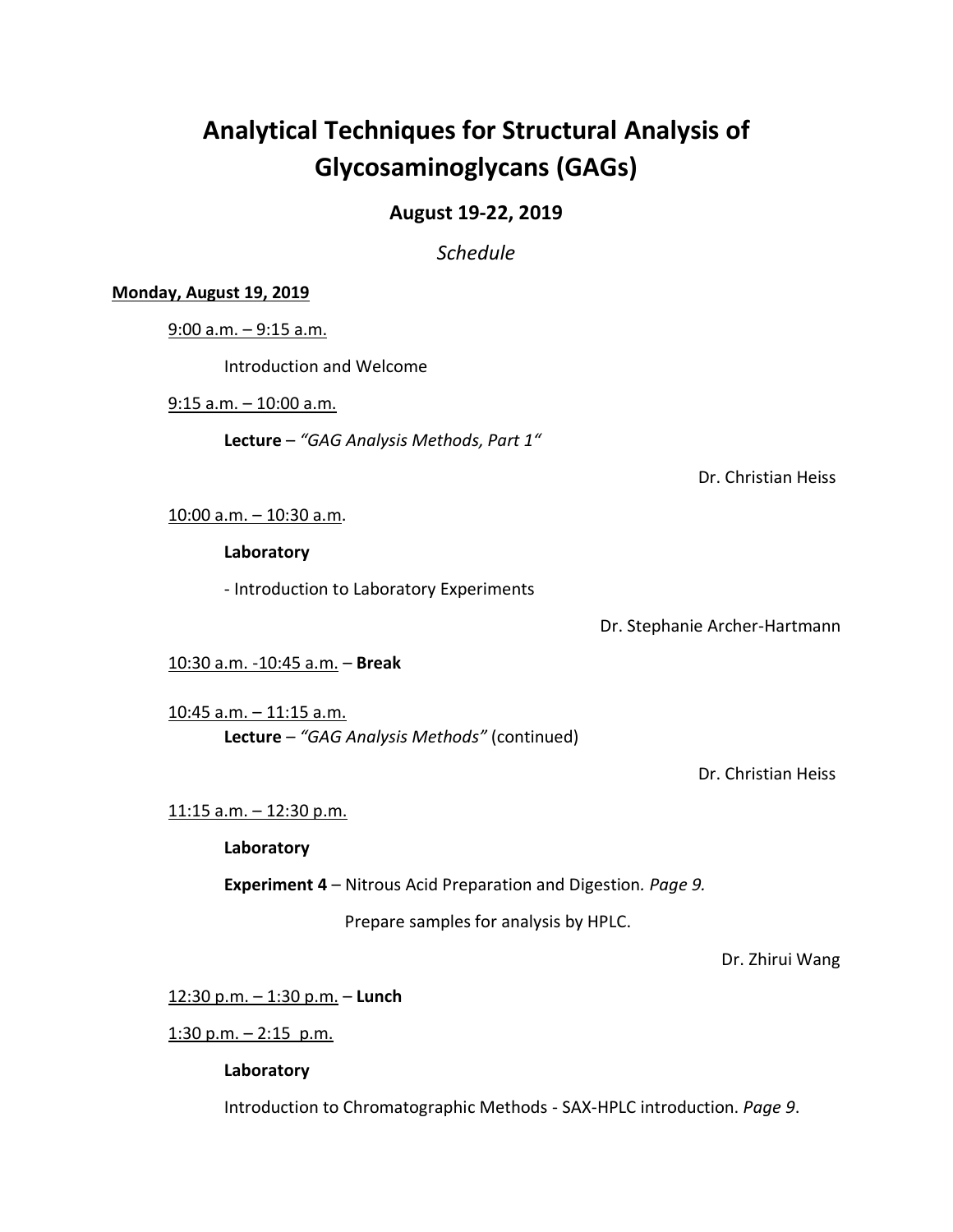## 2:15-2:30 p.m. **Break**

## 2:30-3:00 p.m. -

**Lecture** "Considerations for GAG Isolation from Cells and Tissue"

Dr. Stephanie Archer-Hartmann

 $3:00$  p.m.  $-5:00$  p.m.

## **Laboratory**

**(Pre-Experiments 1-3)** – Introduction of Analysis by Enzymatic Methodologies.

Start Enzyme Digestions. *Page 3*

Dr. Stephanie Archer-Hartmann

**Experiment 6 –** Sulfate Analysis **–** Introduction

Hydrolysis**.** *Page 13.*

Dr. Zhirui Wang

## **Tuesday, August 20, 2019**

8:45 a.m. – 9:00 a.m.

Questions and Discussion

9:00 a.m. – 10:00 a.m.

#### **Laboratory**

E**xperiment 5** – Deacetylation and Nitrous acid: Hydrazinolysis*. Page 11.*

Dr. Zhirui Wang

10:00 a.m. – 10:30 a.m. – **Break**

10:30 a.m. – 12:30 p.m.

**Laboratory**

**Experiment 2** – Stop Enzyme Digestions

Prepare Sample and Inject on SAX-HPLC. *Page 6.*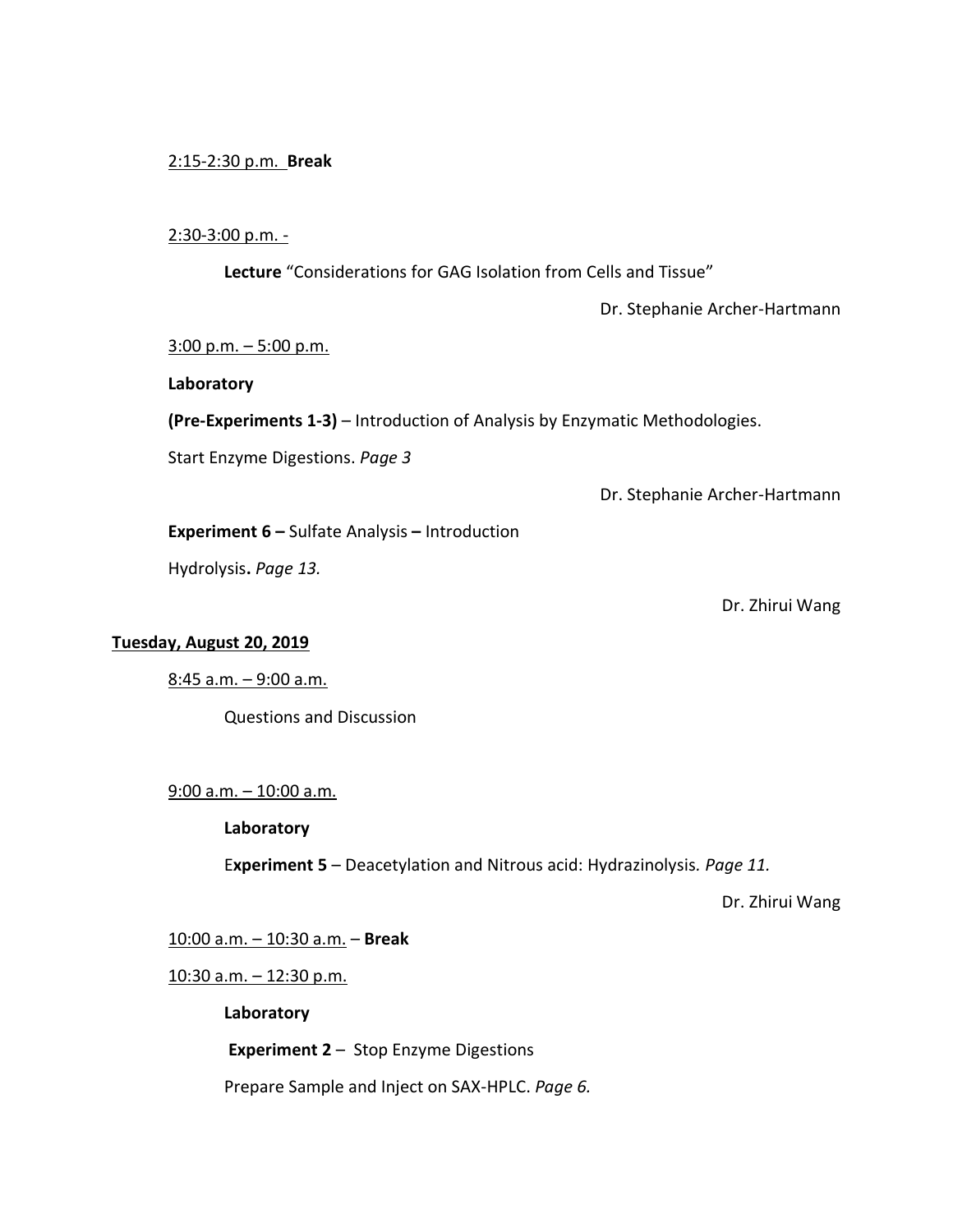**Experiment 3-** Prepare centrifuge tube to dry down. *Page 8.*

Dr. Stephanie Archer-Hartmann

**Experiment 6** – Sulfate Analysis – Plate Assay. *Page 13.*

Dr. Zhirui Wang

12:30 p.m. – 1:30 p.m. – **Lunch**

1:30 p.m.  $-$  2:45 p.m.

**Lecture** – *"Optical Analytical Techniques: Surface Plasmon Resonance (SBR) and Biolayer-Interferometry (BLI)."*

Anne Gleinich

2:45 p.m. – 3:00 p.m**. – Break**

 $3:00$  p.m.  $-4:00$  p.m.

**Lecture** – *"Mass Spectrometry Analysis for Glycosaminoglycans"*

Dr. Franklin Leach

## 4:00 p.m. – 5:00 p.m.

**Laboratory**

**Experiment 5** – Deacetylation and Nitrous Acid: Stop Reaction and Lyophilize. *Page 11.*

Dr. Zhirui Wang

**Experiment 3** – Introduction to GAG Disaccharide Labels

Label with AMAC (Demonstration). *Page 8.*

Dr. Stephanie Archer-Hartmann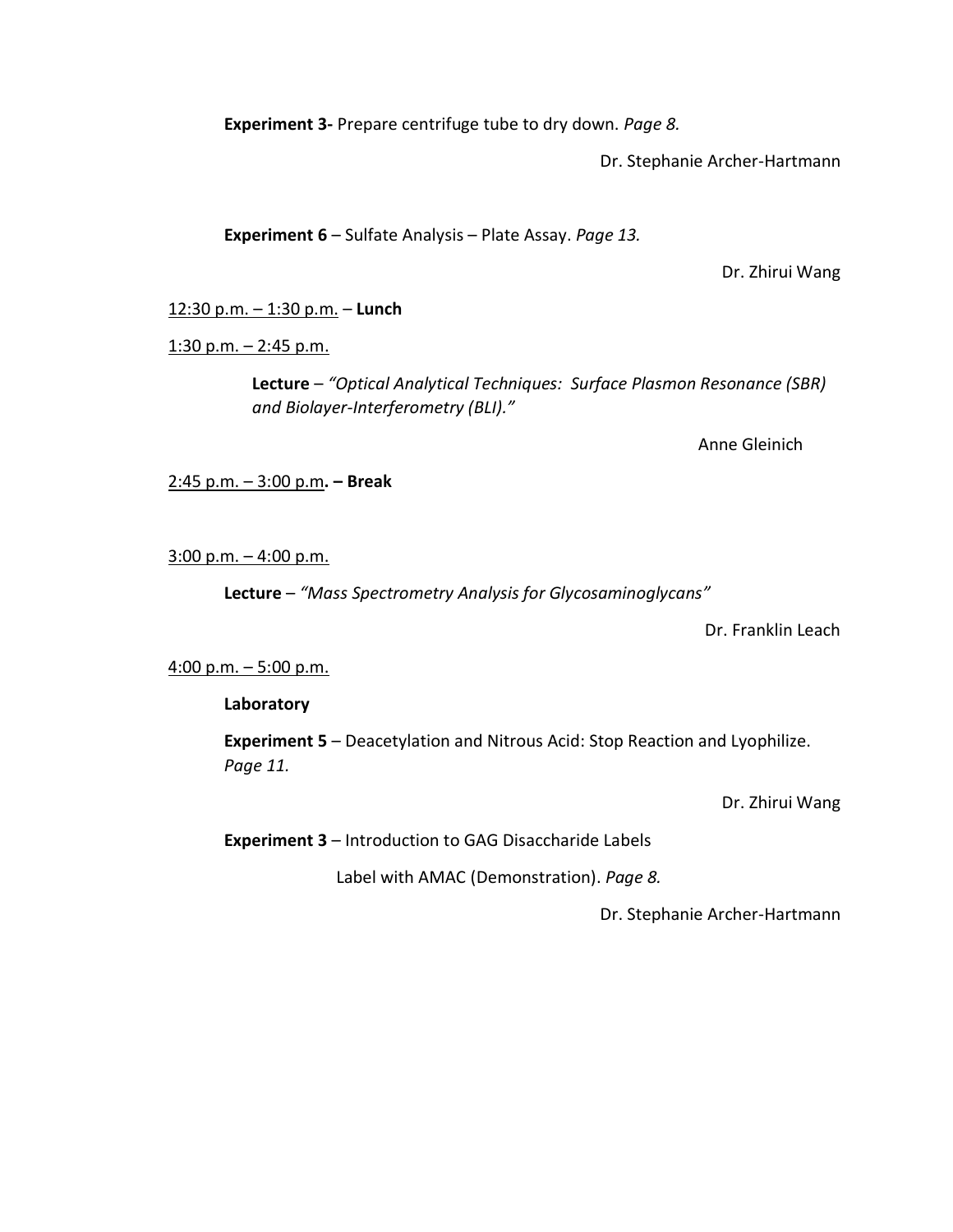## **Wednesday, August 21, 2019**

8:45 a.m. – 9:00 a.m.

Questions and Discussion

9:00 a.m. – 10:00 a.m.

**Laboratory**

**Experiment 5** – Deacetylation and Nitrous Acid: Nitrous Acid and Inject into HPLC. *Page 11.*

Dr. Zhirui Wang

10:00 a.m. – 10:15 a.m. – **Break**

10:15 a.m. – 10:45 a.m.

**Demonstration –** "LC-MS of LMW Heparins"

Dr. Zhirui Wang

10:45 a.m. – 11:30 p.m.

**Laboratory**

**Experiment 1** - UV and DMB Assay. *Page 4*

Dr. Stephanie Archer-Hartmann

11:30 a.m. – 12:30 a.m.

**Laboratory**

**Experiment 1** – Data Analysis and Interpretation

Dr. Stephanie Archer-Hartmann

**Experiment 6** – Data Analysis and Interpretation

Dr. Zhirui Wang

12:30 p.m. – 1:30 p.m. – **Lunch**

1:30 p.m.  $-$  2:45 p.m.

**Lecture** *– "Monosaccharide Composition and Linkage by GC-MS."*

Dr. Parastoo Azadi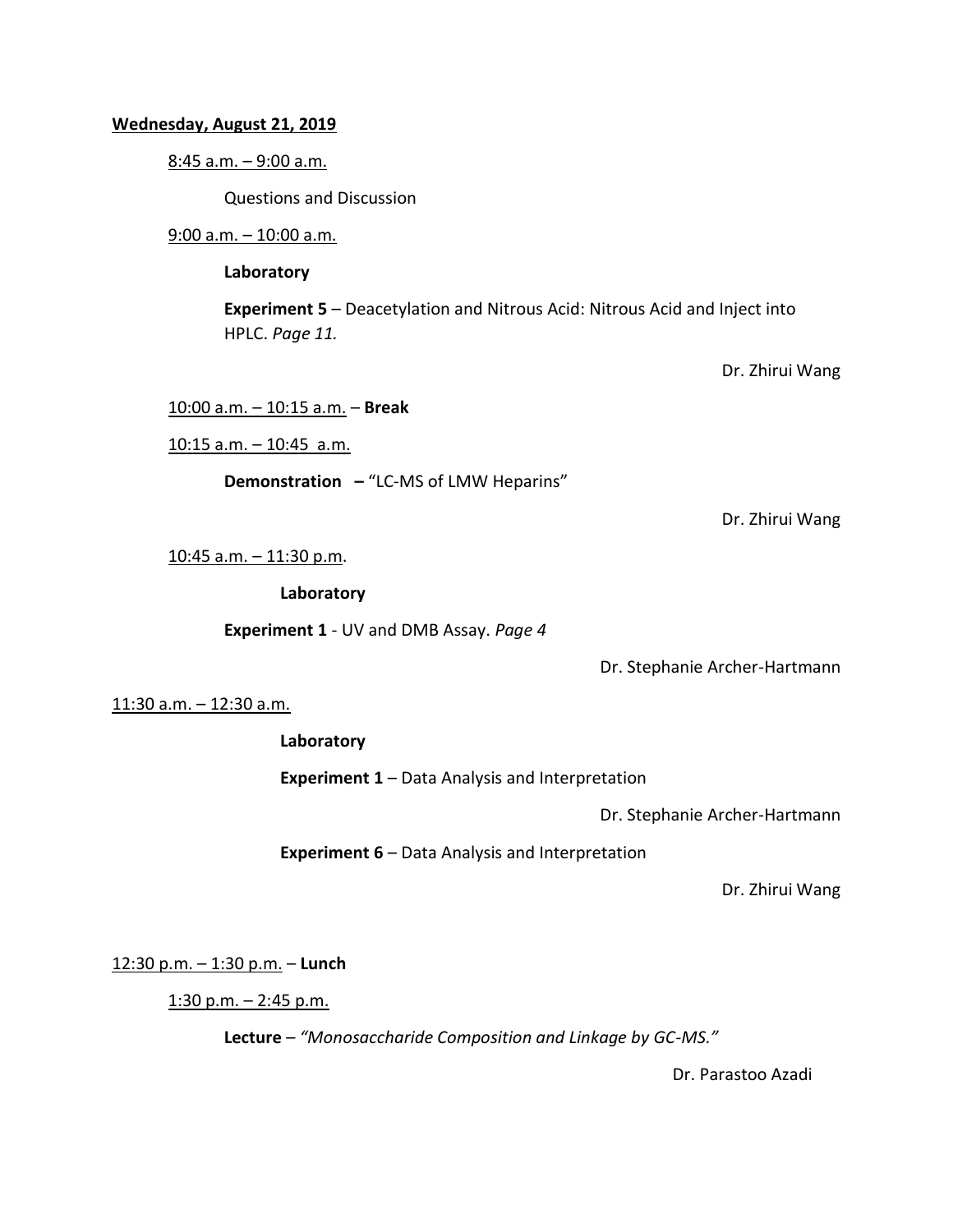## 2:45 p.m. – 3:00 p.m. – **Break**

## 3:00 p.m. 4:00 p.m.

**Laboratory** –

**Experiment 2** – Data Analysis and Interpretation

Dr. Stephanie Archer-Hartmann

**Experiment 7 –** Introduction to SEC: MW Determination of whole GAGs and GAG products by SEC-HPLC. *Page 15.*

Dr. Zhirui Wang

## 4:00 p.m. – 5:00 p.m.

## **Laboratory**

**Experiment 3 (**DEMO) – Separation of AMAC Labeled GAGs by Capillary Electrophoresis. *Page 8.*

Dr. Stephanie Archer-Hartmann

## **Thursday, August 22, 2019**

 $8:45$  a.m.  $-9:00$  a.m.  $-$  Questions and Discussion

9:00 a.m. – 10:00 a.m.

**Demonstration** – *"Characterization of GAGs by NMR"*

Dr. Christian Heiss

10:00 a.m. – 10:15 a.m. – **Break**

10:15 a.m. – 12:00 p.m.

**Demonstration** – "*NMR* (continued)"

Dr. Christian Heiss